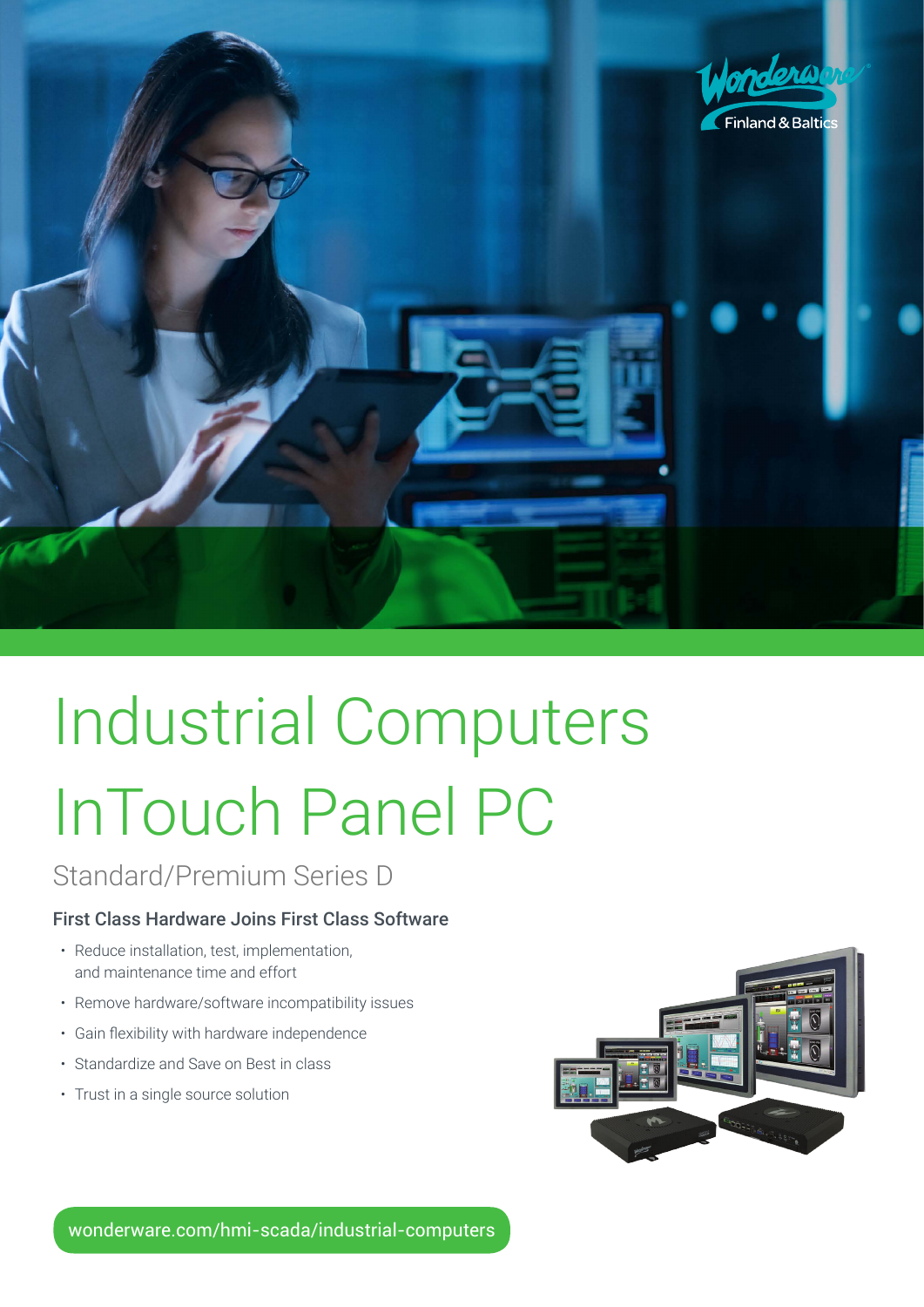## Product at a glance

- Preinstalled OS, Drivers, and HMI software – Fast implementation, consistency
- Modular Construction Fast install, easy maintenance, fewer spare parts
- On-board Disaster Recovery Peace of mind
- No Moving Parts Durability/Reliability
- One source of support Single Solution

## Premium



## **Standard**



#### InTouch Panel PC Benefits

InTouch Panel PCs are the perfect complement to hardware/software standardization and reduction in total cost of ownership efforts. They are ruggedized for harsh environments, include a solid-state drive, and come pre-installed with the operating system, drivers and software powered by Wonderware for fast, easy, hassle-free testing, implementation, and maintenance.

Forward-designed modular construction provides interchangeability of parts for faster training, smoother maintenance, and lower inventory costs. This enables standardization on one common and powerful visualization interface for machine level applications and supervisory Human Machine Interface (HMI). Standardization helps leverage engineering investments, shorten development cycles, bring more value to users, and lower overall costs.

#### Break Free from Proprietary Hardware

Factory-tested, certified and ready to work right out of the box, the InTouch Panel PCs include pre-installed InTouch HMI software. Break free from functionally weak, proprietary and closed hardware products with a fully functional Microsoft Windows based PC which gives you flexibility to run other software necessary to run your process.

#### Built-in Disaster Recovery

With our new dedicated solid state built-in recovery drives, systems can be restored onto off-the-shelf drives within minutes. No more frantic searching for recovery DVDs — disaster recovery is built in.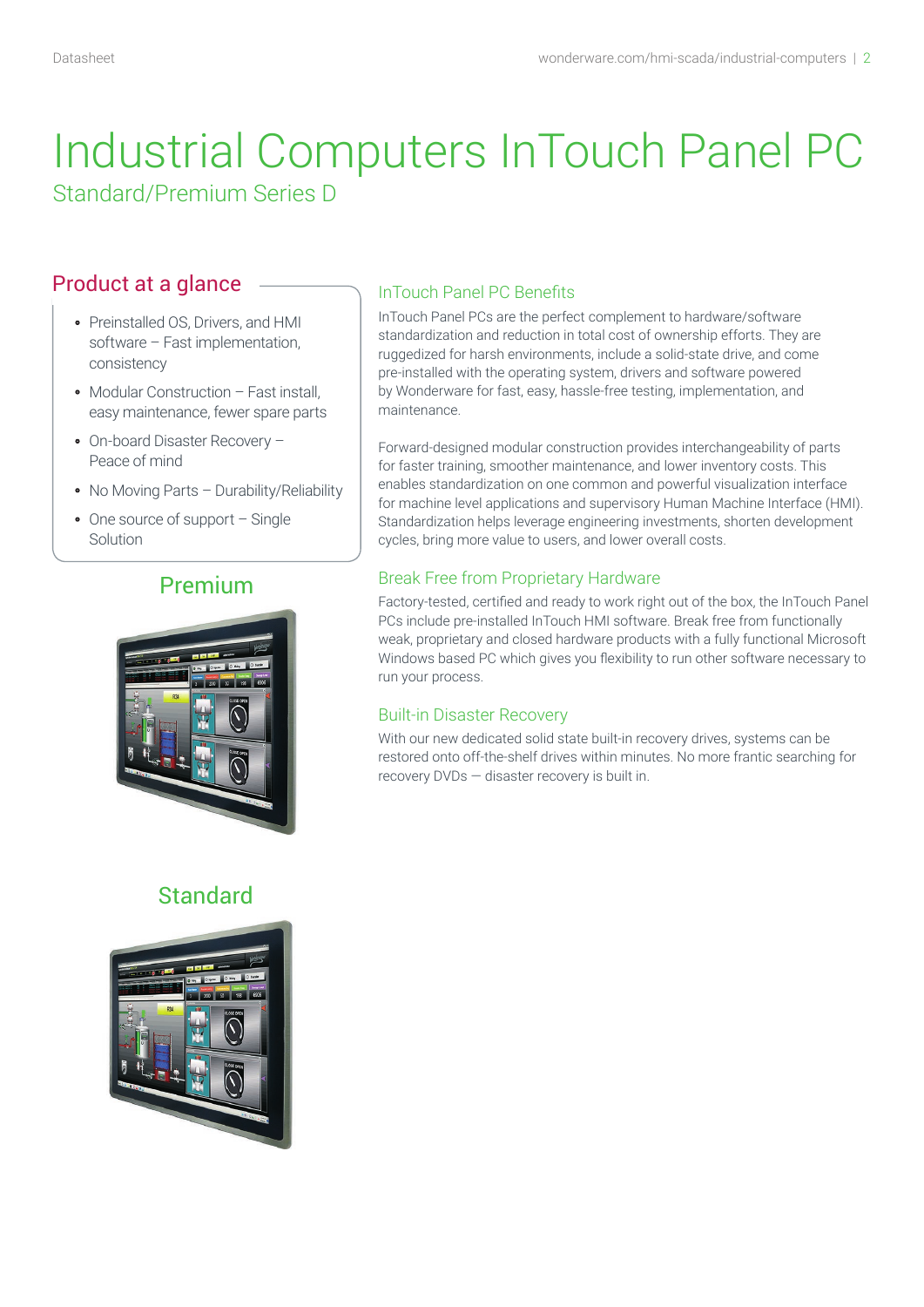#### Advanced-Exchange Program

Advance-Exchange program to help you keep spare inventory costs down. If a device needs to be replaced, we send out the replacement immediately and let you send us back the original within 30 days. No need for deposit or pre-payment for replacement systems.

#### Just One Number to Call for Support!

We offer local support on a global scale from more than 200 locations around the globe, plus 1,500 Certified System Integrators, and with 24/7/365 technical support. Both hardware and software are supported by our award-winning technical support organization.

#### Modular Design Makes Your Life Easier

A fully-modular construction with many field replaceable interchangeable components makes modifying and servicing our family of InTouch Panel PCs a breeze. This enables you to service and upgrade them easier and reduce inventory.

Reduce costs by expanding the use of software powered by Wonderware HMI software throughout your organization. Now Executives, Engineers, Operators, and Maintenance personnel across your organization can experience the same best-in-class HMI increasing collaboration and understanding while lowering overall costs.

#### Standardization on InTouch Panel PCs lowers costs in:

- Application Development Hardware
- Software Integration
- Implementation
- Operator Training
- Software Administration
- · Maintenance

Retain and fully utilize your engineering investment while gaining standardization throughout your organization. Enable your IT department to reduce the time they spend on software administration and management by using Wonderware software as a standard across all of your HMI systems.

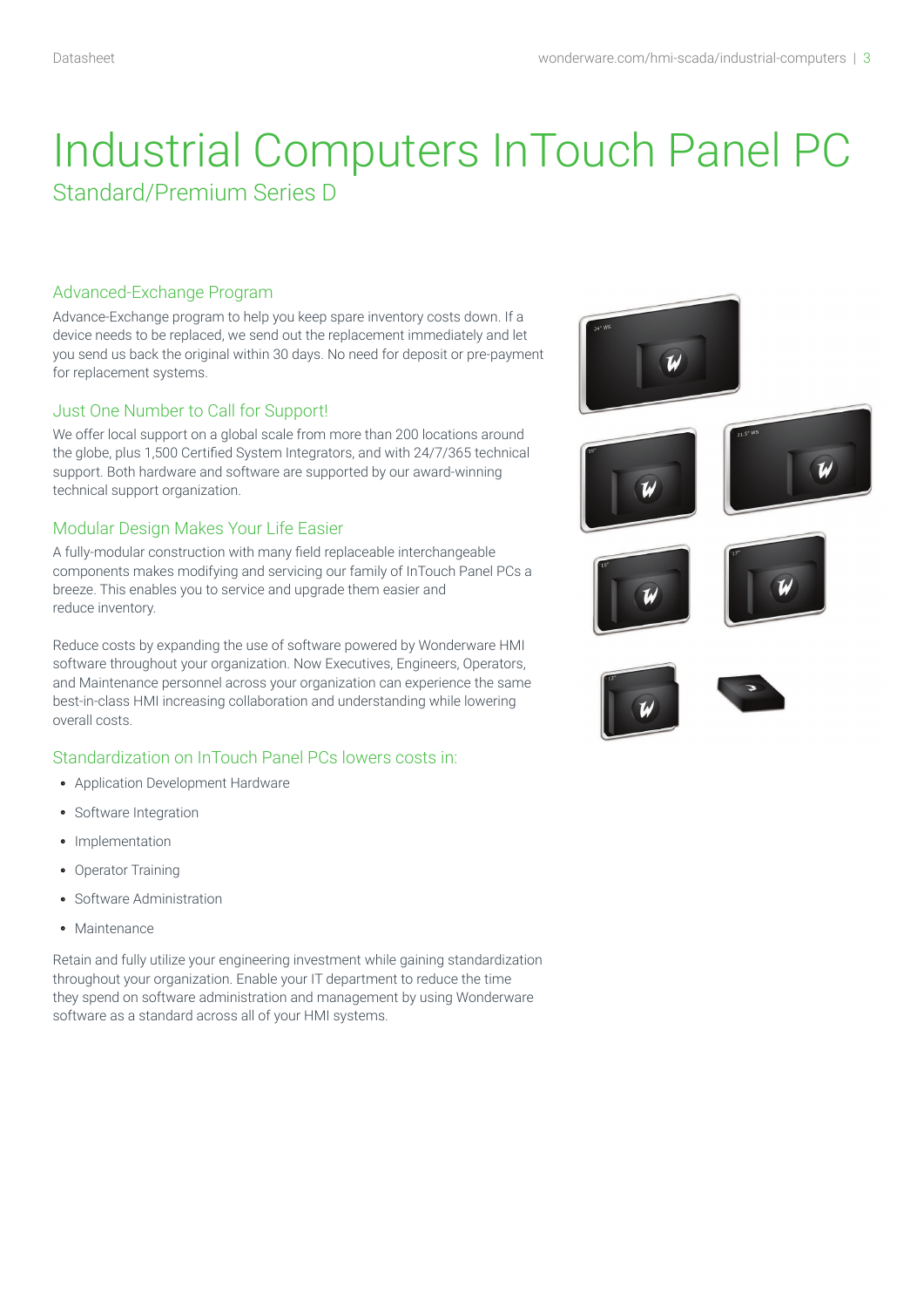| <b>Standard Specifications</b>    | <b>InTouch Panel PC:</b>                                                        |                                                                               |  |  |  |  |
|-----------------------------------|---------------------------------------------------------------------------------|-------------------------------------------------------------------------------|--|--|--|--|
|                                   | <b>Standard</b>                                                                 | Premium                                                                       |  |  |  |  |
| <b>Software Configuration</b>     |                                                                                 |                                                                               |  |  |  |  |
| <b>OS</b>                         | Windows 7 Ultimate 64-bit, Windows 10 Pro 64-bit                                |                                                                               |  |  |  |  |
| <b>Bundled Software</b>           | InTouch Machine Edition, InTouch Runtime, InTouch for System Platform           |                                                                               |  |  |  |  |
| <b>System Hardware</b>            |                                                                                 |                                                                               |  |  |  |  |
| Processor                         | Intel <sup>®</sup> Atom <sup>™</sup> E3845 1.91 GHz                             | Intel <sup>®</sup> Core™ i7-4650U 1.70 GHz                                    |  |  |  |  |
| Memory                            | 4 GB DDR3                                                                       | 8 GB DDR3                                                                     |  |  |  |  |
| Expandable                        | Y - up to 8GB                                                                   | Y - up to 16GB                                                                |  |  |  |  |
| Graphics Processor                |                                                                                 | Intel HD graphics; DirectX 11.1, OpenCL /GL, and 4K videos Quick Sync encoder |  |  |  |  |
| <b>Drives</b>                     |                                                                                 |                                                                               |  |  |  |  |
| Mass Storage                      |                                                                                 | 240 GB SATA SSD                                                               |  |  |  |  |
| Drive Mounting                    | Tool-less Single cage                                                           | Tool-less Dual cage                                                           |  |  |  |  |
| <b>Built-in Disaster Recovery</b> |                                                                                 | Υ                                                                             |  |  |  |  |
| <b>Interface Ports</b>            |                                                                                 |                                                                               |  |  |  |  |
| Ethernet                          |                                                                                 | 2 x 10/100/1000 Mbps (isolated)                                               |  |  |  |  |
| <b>USB</b>                        | 4 x USB 2.0                                                                     | 4 x USB 3.0                                                                   |  |  |  |  |
| Serial                            | 1 x RS-232/422/485 (isolated)                                                   | 1 x RS-232/422/485, 1 x RS-232 (isolated)                                     |  |  |  |  |
| External Video                    | 1 x HDMI, 1 x VGA                                                               |                                                                               |  |  |  |  |
| Audio                             | Line-in, Line-out                                                               |                                                                               |  |  |  |  |
| <b>General Features</b>           |                                                                                 |                                                                               |  |  |  |  |
| Modular Components                | Υ                                                                               | Υ                                                                             |  |  |  |  |
| Fanless                           | Υ                                                                               | Υ                                                                             |  |  |  |  |
| <b>Expansion Slots</b>            | $\mathsf{N}$                                                                    | Y - 1 x half-sized PCIe                                                       |  |  |  |  |
| Rated Input Voltage               |                                                                                 | 12-24 VDC (100-240 VAC external adapter included) (Isolated)                  |  |  |  |  |
| <b>Environmental</b>              |                                                                                 |                                                                               |  |  |  |  |
| <b>Protection Class</b>           | Front: IP66/NEMA 4/4X; Rear: IP20/Fanless                                       |                                                                               |  |  |  |  |
| Operating temperature             | 0°C to 50°C (32°F to 122°F)                                                     |                                                                               |  |  |  |  |
| Operating humidity                | 5 to 95% non-condensing                                                         |                                                                               |  |  |  |  |
| Storage temperature               | -25°C to +60°C (-13°F to 140°F)                                                 |                                                                               |  |  |  |  |
| Shock                             | DIN EN 60068-2-27/Operating: 15G, 11 ms duration                                |                                                                               |  |  |  |  |
| Vibration                         | DIN EN 60068-2-64/Operating: 10-500 Hz: 1G/3 axis Storage: 10-500 Hz: 2G/3 axis |                                                                               |  |  |  |  |
| <b>MTBF</b>                       | LED-backlight up to 100,000 hours in Eco mode                                   |                                                                               |  |  |  |  |
| <b>Certifications</b>             |                                                                                 |                                                                               |  |  |  |  |
| <b>Safety Standards</b>           |                                                                                 |                                                                               |  |  |  |  |
| Europe                            | CE, based on 2006/95/EC                                                         |                                                                               |  |  |  |  |
| U.S.A. / Canada                   | UL/cUL/CB 61010, UL/cUL/CB 62368                                                |                                                                               |  |  |  |  |
| <b>EMC Standards</b>              |                                                                                 |                                                                               |  |  |  |  |
| Europe                            |                                                                                 | EN 61000-6-4, EN 61000-6-3, CISPR22, RoHS                                     |  |  |  |  |
| U.S.A. / Canada                   | FCC47 CFR PART 15; Class B level; IECS-003 Class B                              |                                                                               |  |  |  |  |

\* 7" has 2 x USB 2.0. 10.1", 12.1" & 15" have 3 x USB 2.0 ports | \*\* On headless only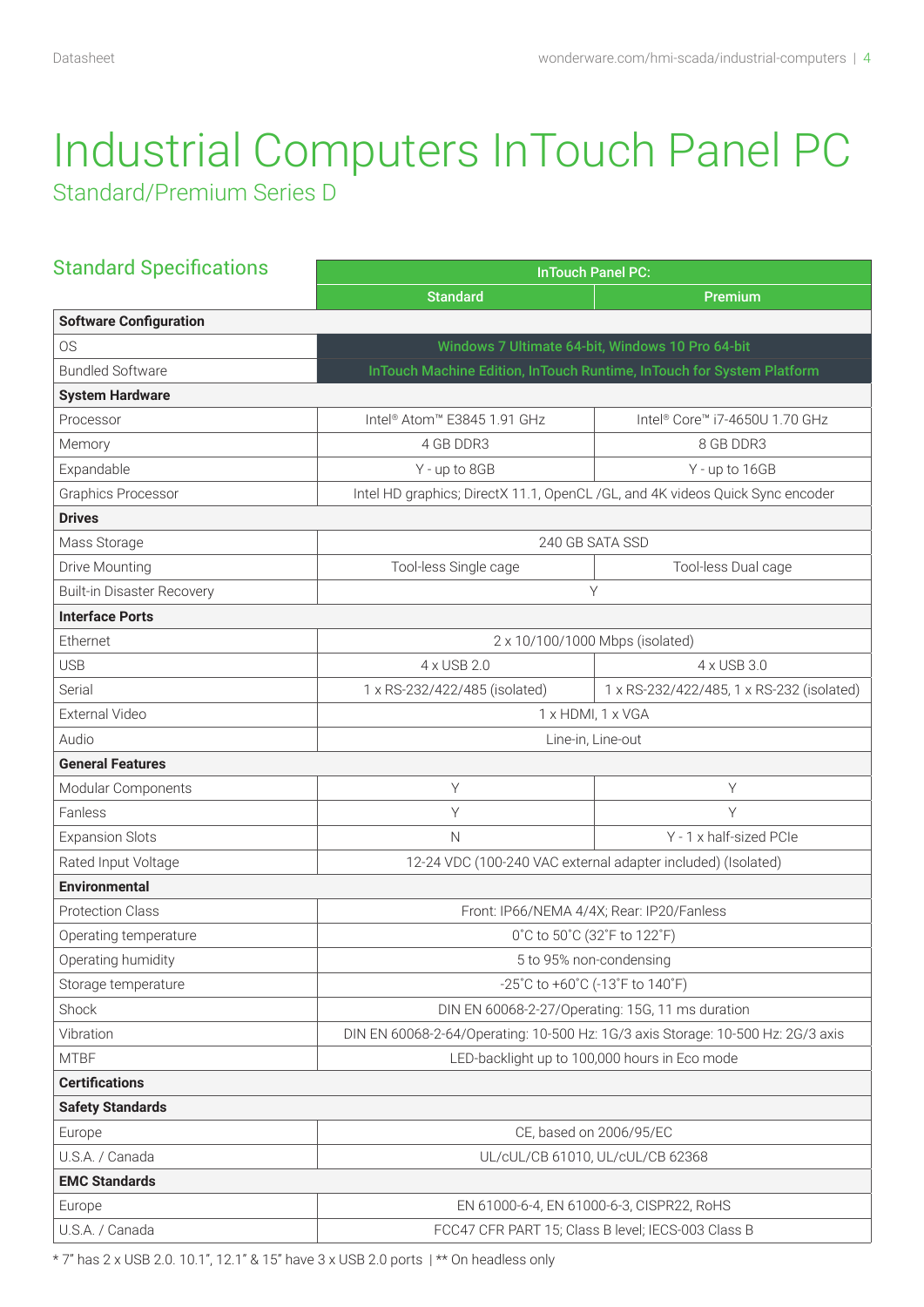### Physical DImensions/Power

| Premium     |                                   |                             |                 |                   |                                              |                                               |                                                         |                     |              |                                                                         |
|-------------|-----------------------------------|-----------------------------|-----------------|-------------------|----------------------------------------------|-----------------------------------------------|---------------------------------------------------------|---------------------|--------------|-------------------------------------------------------------------------|
| <b>Size</b> | <b>Display</b><br><b>Material</b> | <b>Touch</b><br><b>Type</b> | Aspect<br>Ratio | <b>Resolution</b> | <b>Brightness</b><br>(nits/500)<br>$cd/m2$ ) | Cutout<br><b>Dimensions</b><br>$(W \times H)$ | Overall<br><b>Dimensions</b><br>$(W \times H \times D)$ | Weight<br>(kg / lb) | Power<br>(W) | <b>Current A</b><br>$(Q$ <sub>24</sub> V <sub>D</sub> C <sub></sub> $)$ |
| Headless    | n/a                               | n/a                         | n/a             | n/a               | n/a                                          | n/a                                           | 276.4x<br>206.8 x 60.2<br>mm                            | 3.3/7.3             | 41           | 1.71                                                                    |
| 15"         | <b>Stainless</b><br>Steel         | Resistive<br>(Single)       | 4:3             | 1024 x 768        | 500                                          | 387 x 291<br>mm                               | 397 x 311.5<br>x 94.6 mm                                | 9.3 / 20.6          | 61           | 2.54                                                                    |
| 15.6''      | <b>Stainless</b><br>Steel         | Capacitive<br>(Multi)       | 16:9            | 1366 x 768        | 400                                          | 412.4x<br>261.7 mm                            | 446 x 276.5<br>x 94.6 mm                                | 9.7 / 21.4          |              | 0.00                                                                    |
| 17"         | <b>Stainless</b><br>Steel         | Resistive<br>(Single)       | 4:3             | 1280 x 1024       | 350                                          | 408 x 313<br>mm                               | 418 x 353.7<br>x 94.6 mm                                | 10.3 / 22.7         | 86           | 3.58                                                                    |
| 18.5''      | <b>Stainless</b><br>Steel         | Capacitive<br>(Multi)       | 16:9            | 1366 x 768        | 250                                          | 479.3 x<br>300.3 mm                           | 495 x 316 x<br>94.6 mm                                  | 10.9 / 24.1         |              | 0.00                                                                    |
| 19"         | <b>Stainless</b><br>Steel         | Resistive<br>(Single)       | 4:3             | 1280 x 1024       | 350                                          | 420 x 358<br>mm                               | 451.5x<br>377.7 x 94.6<br>mm                            | 11.2 / 24.7         | 81           | 3.38                                                                    |
| 21.5"       | <b>Stainless</b><br>Steel         | Capacitive<br>(Multi)       | 16:9            | 1920 x 1080       | 250                                          | 534 x 331<br>mm                               | 552.6x<br>343.8 x 94.6<br>mm                            | 12.2 / 26.8         | 71           | 2.96                                                                    |
| 24"         | Aluminum                          | Resistive<br>(Single)       | 16:9            | 1920 x 1080       | 250                                          | 589.6 x<br>354.6 mm                           | 601.60 x<br>366.60 x<br>94.6 mm                         | 13.1 / 28.8         | 76           | 3.17                                                                    |

| <b>Standard</b> |                                   |                             |                 |                   |                   |                                               |                                                                |                     |              |                               |
|-----------------|-----------------------------------|-----------------------------|-----------------|-------------------|-------------------|-----------------------------------------------|----------------------------------------------------------------|---------------------|--------------|-------------------------------|
| <b>Size</b>     | <b>Display</b><br><b>Material</b> | <b>Touch</b><br><b>Type</b> | Aspect<br>Ratio | <b>Resolution</b> | <b>Brightness</b> | Cutout<br><b>Dimensions</b><br>$(W \times H)$ | <b>Overall</b><br><b>Dimensions</b><br>$(W \times H \times D)$ | Weight<br>(kg / lb) | Power<br>(W) | <b>Current A</b><br>(@ 24VDC) |
| Headless        | n/a                               | n/a                         | n/a             | n/a               | n/a               | n/a                                           | 276.4x<br>206.8 x 45.2<br>mm                                   | 5.3/12.9            | 35           | 1.46                          |
| 12"             | <b>Stainless</b><br>Steel         | Resistive<br>(Single)       | 4:3             | 1024 x 768        | 500               | 297 x 236<br>mm                               | 313.5 x 246<br>x 79.6 mm                                       | 7.8/17.1            | 45           | 1.88                          |
| 15"             | <b>Stainless</b><br>Steel         | Resistive<br>(Single)       | 4:3             | 1024 x 768        | 400               | 387 x 291<br>mm                               | 397 x 311.5<br>x 79.6 mm                                       | 8.9 / 19.6          | 55           | 2.29                          |
| 15.6''          | <b>Stainless</b><br>Steel         | Capacitive<br>(Multi)       | 16:9            | 1366 x 768        | 400               | 412.4x<br>261.7 mm                            | 446 x 276.5<br>x 79.6 mm                                       | 9.3 / 20.4          |              | 0.00                          |
| 17"             | <b>Stainless</b><br>Steel         | Resistive<br>(Single)       | 4:3             | 1280 x 1024       | 350               | 408 x 313<br>mm                               | 418 x 353.7<br>x 79.6 mm                                       | 9.8 / 21.7          | 80           | 3.33                          |
| 18.5''          | <b>Stainless</b><br>Steel         | Capacitive<br>(Multi)       | 16:9            | 1366 x 768        | 250               | 479.3 x<br>300.3 mm                           | 495 x 316 x<br>79.6 mm                                         | 10.5 / 23.1         |              | 0.00                          |
| 19"             | <b>Stainless</b><br>Steel         | Resistive<br>(Single)       | 4:3             | 1280 x 1024       | 350               | 420 x 358<br>mm                               | 451.5x<br>$377.7 \times 79.6$<br>mm                            | 10.8 x 23.7         | 75           | 3.13                          |
| 21.5"           | <b>Stainless</b><br>Steel         | Capacitive<br>(Multi)       | 16:9            | 1920 x 1080       | 250               | 534 x 331<br>mm                               | 552.6x<br>343.8 x 79.6<br>mm                                   | 11.7 / 25.8         | 65           | 2.71                          |
| 24"             | Aluminum                          | Resistive<br>(Single)       | 16:9            | 1920 x 1080       | 250               | 589.6 x<br>354.6 mm                           | 601.6x<br>366.6 x 79.6<br>mm                                   | 12.6 / 27.8         | 70           | 2.92                          |